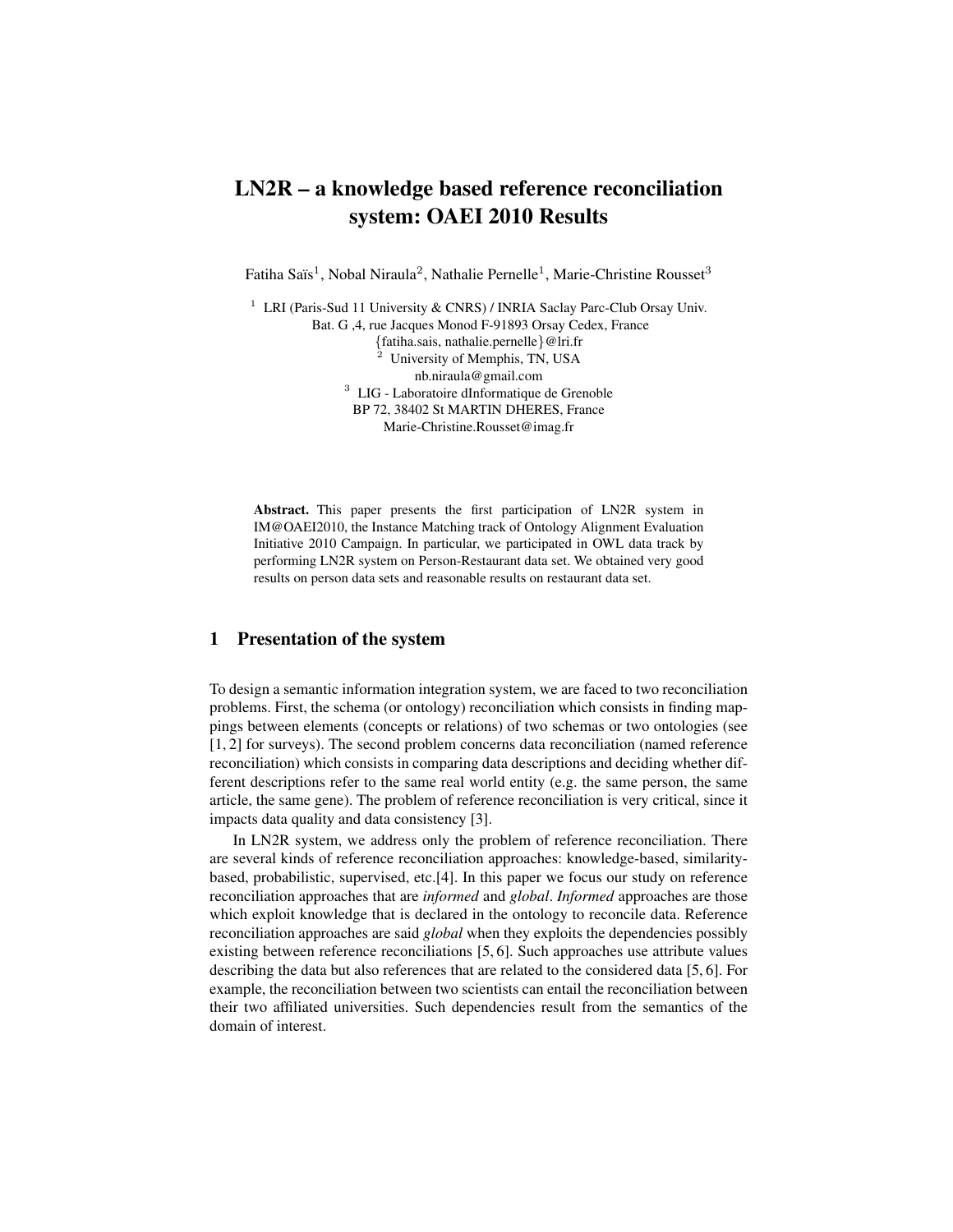#### 1.1 State, purpose, general statement

The reference reconciliation system (LN2R) that we have tested in IM@OAEI2010 campaign is knowledge-based, unsupervised and based on two methods, a logical one called L2R and a numerical one called N2R. The Logical method for Reference Reconciliation (L2R) is based on the translation in first order logic (Horn rules) of some of the schema semantics. In order to complement the partial results of L2R, we have designed a Numerical method for Reference Reconciliation (N2R). It exploits the L2R results and allows computing similarity scores for each pair of references.

Reference reconciliation problem. Let  $S1$  and  $S2$  be two data sources which conform to the same OWL ontology. Let  $I_1$  and  $I_2$  be the two reference sets that correspond respectively to the data of  $S1$  and  $S2$ . The problem consists in deciding whether references are reconciled or not reconciled. Let  $Reconcile$  be a binary predicate.  $Reconcile(X, Y)$  means that the two references denoted by X and Y refer to the same world entity. The reference reconciliation problem considered in L2R consists in extracting from the set  $I1 \times I2$  of reference pairs two subsets  $REC$  and  $NREC$  such that:  $REC = \{(i, i), Reconcile(i, i)\}$  and  $NREC = \{(i, i), \neg Reconcile(i, i)\}$ 

The reference reconciliation problem considered in N2R consists in, given a similarity function  $Simr : I1 \times I2 \rightarrow 0.1$ , and a threshold Trec (a real value in 0..1 given by an expert, fixed experimentally or learned on a labeled data sample), computing the following set:

 $REC_{N2R} = \{(i, i') \in (I_1 \times I_2) \setminus (REC \cup NREC), s.t. Sim_r(i, i') > T_{rec}\}$ 

#### 1.2 Specific techniques used

In the following, we will present some details on the knowledge-based reference reconciliation system (LN2R). First, we will show through an example the ontology and the kind of knowledge that we use. Second, we give a brief presentation of the two methods L2R and N2R of reference reconciliation.

The ontology and its constraints The considered OWL ontology consists of a set of classes (unary relations) organized in a taxonomy and a set of typed properties (binary relations). These properties can also be organized in a taxonomy of properties. Two kinds of properties can be distinguished in OWL: the so-called relations (in OWL abstractProperty), the domain and the range of which are classes and the so-called attributes (in OWL objectProperty), the domain of which is a class and the range of which is a set of basic values (e.g. Integer, Date, Literal).

We allow the declaration of constraints expressed in OWL-DL or in SWRL in order to enrich the domain ontology. The constraints that we consider are of the following types:

- Constraints of disjunction between classes: DISJOINT(C,D) is used to declare that the two classes  $C$  and  $D$  are disjoint.
- Constraints of functionality of properties: PF(P) is used to declare that the property P (relation or attribute) is a functional property.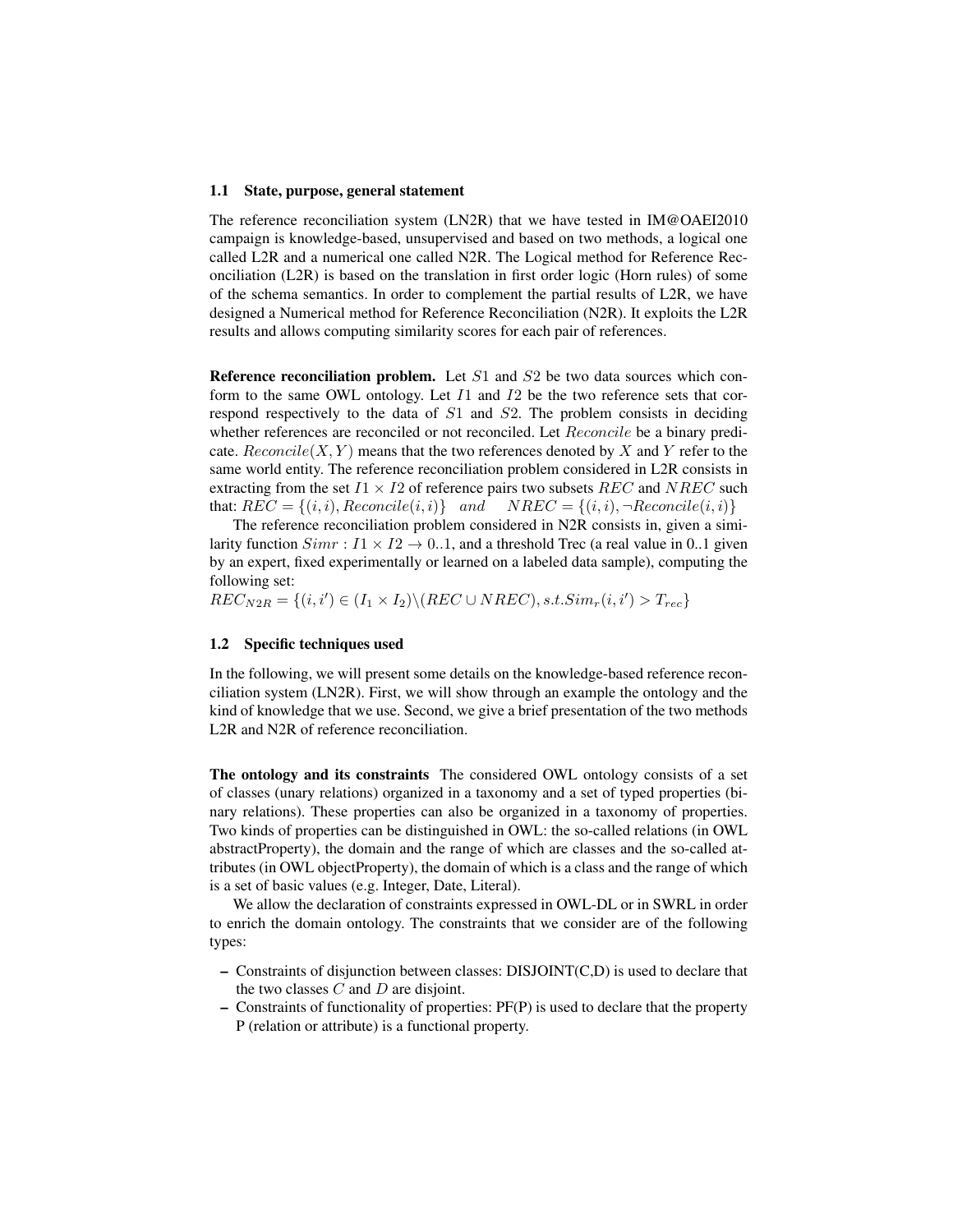

Fig. 1. (a) an extract of cultural place ontology, (b) an extract of RDF data

– Constraints of inverse functionality of properties: PFI(P) is used to declare that the property P (relation or attribute) is an inverse functional property. These constraints can be generalized to a set  $\{P_1, \ldots, P_n\}$  of relations or attributes to state a combined constraint of inverse functionality that we will denote  $\text{PFI}(P_1, \ldots, P_n)$ . For example,  $PFI(located, name)$  expresses that one address and one name cannot be associated to several cultural places (i.e. both are needed to identify a cultural place).

Data description and their constraints A piece of has a reference, which has the form of a URI (e.g. http://www.louvre.fr, NS-S1/painting243), and a description, which is a set of RDF facts involving its reference. An RDF fact can be: either (i) a class-fact  $C(i)$ , where C is a class and i is a reference, (ii) a relation-fact  $R(i1, i2)$ , where R is a relation and i and i are references, or (iii) an attribute-fact  $A(i, v)$ , where A is an attribute, i a reference and v a basic value (e.g. integer, string, date).

The data description that we consider is composed of the RDF facts coming from the data sources enriched by applying the OWL entailment rules. We consider that the descriptions of data coming from different sources conform to the same OWL ontology (possibly after schema reconciliation). Figure 1 (b), provides examples of data coming from two RDF data sources S1 and S2, which conform to a same ontology describing the cultural application previously mentioned.

L2R: a Logical method for Reference Reconciliation L2R [7] is based on the inference of facts of reconciliation  $(Reconcile(i,j))$  and of non-reconciliation  $(\neg Reconcile(i', j'))$  from a set of facts and a set of rules which transpose the semantics of the data sources and of the schema into logical dependencies between reference reconciliations. Facts of synonymy  $(SynVals(v1,v2))$  and of no synonymy  $(\neg SynVals(u1, u2))$  between basic values (strings, dates) are also inferred. For instance, the synonymy SynVals("JoDS", "Journal of Data Semantics") may be inferred.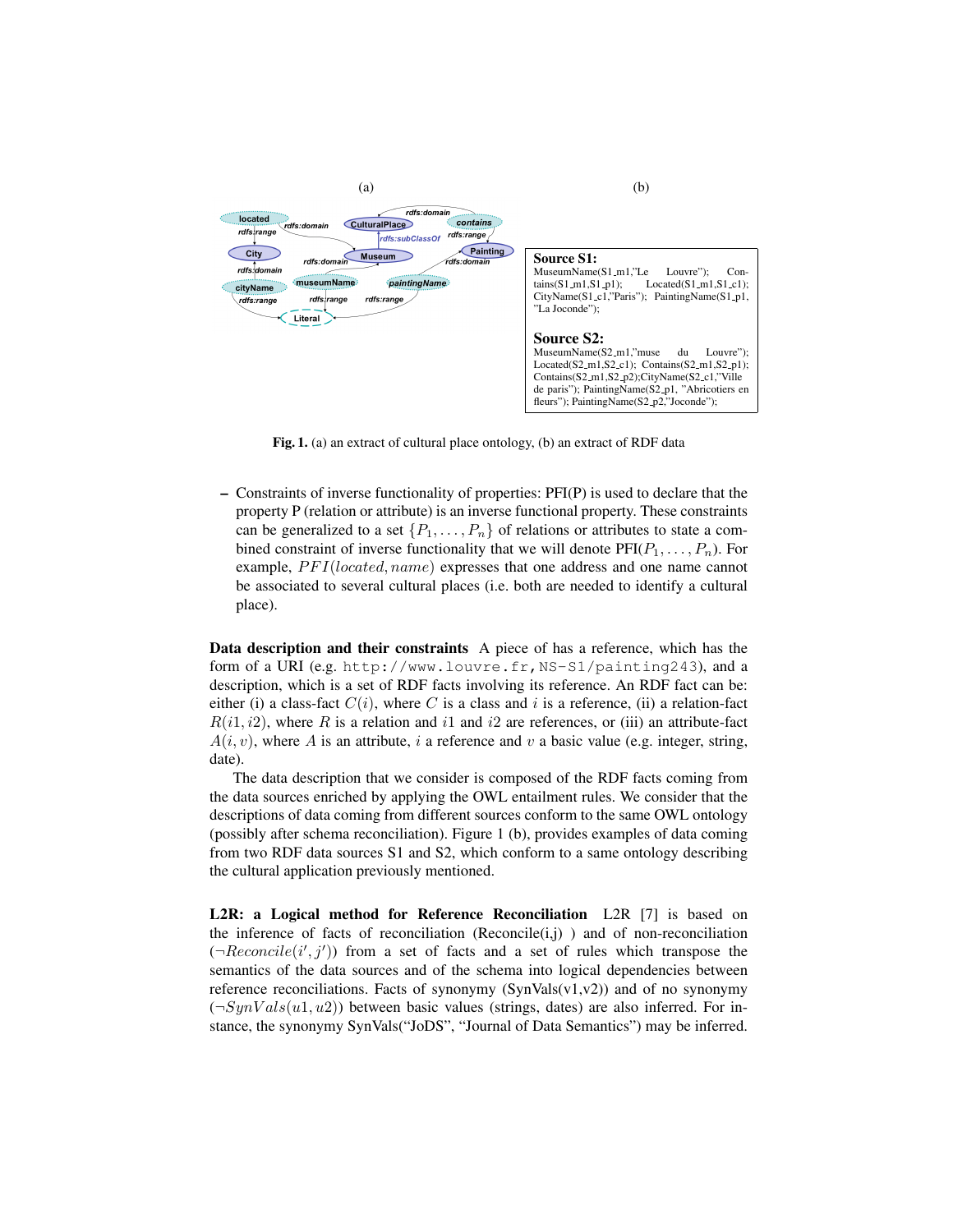The L2R distinguishing features are that it is global and logic-based: every constraint declared on the data and on the OWL ontology is automatically translated into first-order logic Horn rules (rules for short) that express dependencies between reconciliations. For instance, the following rule  $R$  translates the knowledge that the two classes Museum and City are disjoint,  $R : Museum(X) \wedge City(Y) \Rightarrow \neg Reconcile(X, Y)$ 

To deduce all the (non ) reconciliation and (non) synonymy facts from the knowledge base, we use a logical reasoning based on the unit-resolution inference rule. The advantage of such a logical approach is that if the data are error-free and if the declared constraints are valid, then the reconciliations and non-reconciliations that are inferred are correct, thus guaranteeing a 100 % precision of the results.

N2R: a Numerical method for Reference Reconciliation N2R [5] has two main distinguishing characteristics. First, it is fully unsupervised: it does not require any training phase from manually labeled data to set up coefficients or parameters. Second, it is based on equations that model the influence between similarities. In the equations, each variable represents the (unknown) similarity between two references while the similarities between values of attributes are constants. These constants are obtained, either (i) by exploting a dictionnary of synonyms (e.g. WordNet thesaurus, the dictionnary of synonyms generated by L2R  $[7]$ ; or (ii) by using standard similarity measures on strings or on sets of strings. Furthermore, ontology and data knowledge (disjunctions and UNA) is exploited by N2R in a filtering step to reduce the number of reference pairs that are considered in the equation system. The functions modeling the influence between similarities are a combination of maximum and average functions in order to take into account the constraints of functionality and inverse functionality declared in the OWL ontology in an appropriate way.

The equations modeling the dependencies between similarities. For each pair of references, its similarity score is modeled by a variable  $x_i$  and the way it depends on other similarity scores is modeled by an equation:  $x_i = f_i(X)$ , where  $i \in [1..n]$  and n is the number of reference pairs for which we apply N2R, and  $X = (x_1, x_2, \ldots, x_n)$ . Each equation  $x_i = f_i(X)$  is of the form:  $f_i(X) = max(f_{i-df}(X), f_{i-ndf}(X))$ 

The function  $f_{i-df}(X)$  is the maximum of the similarity scores of the value pairs and the reference pairs of attributes and relations with which the  $i$ -th reference pair is functionally dependent. The maximum function allows propagating the similarity scores of the values and the references having a strong impact. The function  $f_{i-ndf}(X)$ is defined by a weighted average of the similarity scores of the values pairs (and sets) and the reference pairs (and sets) of attributes and relations with which the i-th reference pair is not functionally dependent. See [5] for the detailed definition of  $f_{i-df}(X)$  and  $f_{i-ndf}(X)$ .

Iterative algorithm for reference pairs similarity computation. Solving this equation system is done by an iterative method inspired from the Jacobi method [8], which is fast converging on linear equation systems. To compute the similarity scores, we have implemented an iterative resolution method. At each iteration, the method computes the variable values by using those computed in the precedent iteration. Starting from an initial vector  $X^0 = (x_1^0, x_2^0, ..., x_n^0)$ , the value of the vector X at the k-th iteration is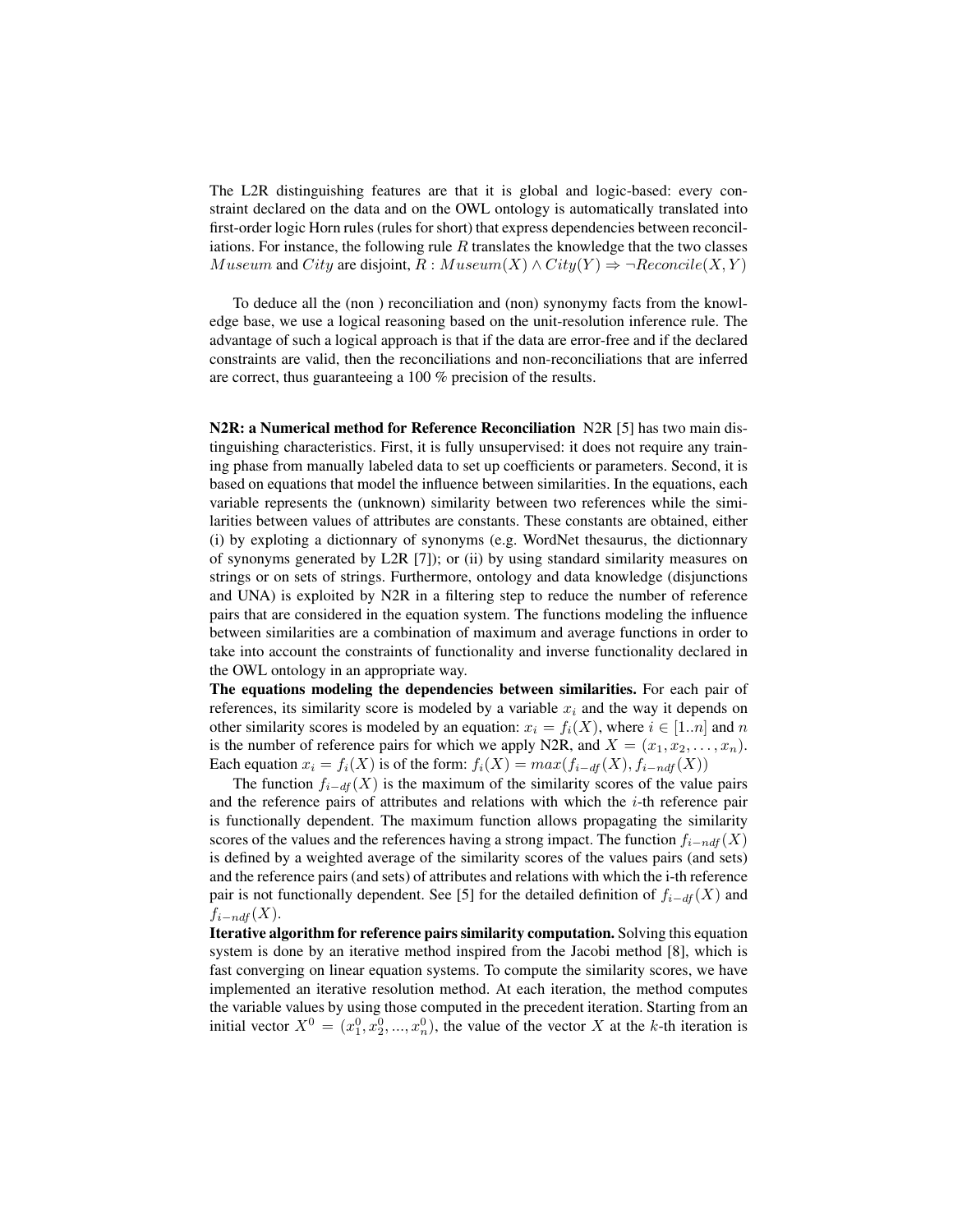obtained by the expression:  $X^k = F(X^{k-1})$ . At each iteration k we compute the value of each  $x_i^k$ :  $x_i^k = f_i(x_1^{k-1}, x_2^{k-1}, \dots, x_n^{k-1})$  until a fix-point with precision  $\epsilon$  is reached. The fix-point is reached when:  $\forall i, |x_i^k - x_i^{k-1}| \leq \epsilon$ .

The similarity computation is illustrated by the equation system (see Table 1) obtained from the data descriptions shown in the example 1.

- $x_1 = Sim_r(S1_m1, S2_m1)$ ;  $Sim_v("Le lower", "Musee du lowre") = 0.68$
- $x_2 = Sim_r(S1_p1, S2_p1)$ ; Sim<sub>v</sub>("La Joconde", "Abricotiers en fleurs") = 0.1
- $x_3 = Sim_r(S1_p1, S2_p2)$ ; Sim<sub>v</sub>("La Joconde", "Joconde") = 0.9
- $x_4 = Sim_r(S1_c1, S2_c1)$ ;  $Sim_v("Paris", "Ville de Paris") = 0.42$

The weights are computed in function of the number of common attributes and common relations of the reference pairs. The weights used in the value computation of the variables  $x_1, x_2, x_3$  and  $x_4$  are respectively:  $\lambda_{11} = 1/4$ ,  $\lambda_{21} = 1/2$ ,  $\lambda_{31} = 1/2$  and  $\lambda_{41} = 1/2$ . We assume that point-fix precision  $\epsilon$  is equal to 0.005.

The equation system is the one given in the example 2. The different iterations of the resulting similarity computation are provided in Table 1.

| <b>Iterations</b>                                               |                               |               |                              |
|-----------------------------------------------------------------|-------------------------------|---------------|------------------------------|
| $ x_1 = \max(0.68, x_2, x_3, \frac{1}{4} * x_4) 0 0.68 0.9 0.9$ |                               |               | 0.9 <sup>°</sup>             |
| $x_2 = \max(0.1, \frac{1}{2} * x_1)$                            |                               |               | $ 0 $ 0.1 $ 0.34 0.45 0.45 $ |
| $x_3 = \max(0.9, \frac{1}{2} * x_1)$                            | 0 0.9                         | $0.9$   $0.9$ | 0.9                          |
| $x_4 = \max(0.42, x_1)$                                         | $\overline{0 0.42 0.68 }$ 0.9 |               | 0.9 <sup>°</sup>             |
|                                                                 |                               |               |                              |

Table 1. *Example of iterative similarity computation*

The solution of the equation system is  $X = (0.9, 0.45, 0.9, 0.9)$ . This corresponds to the similarity scores of the four reference pairs. The fix-point has been reached after four iterations. If we fix the reconciliation threshold  $T_{rec}$  at 0.80, then we obtain three reconciliation decisions: two cities, two museums and two paintings.

#### 1.3 Adaptations made for the evaluation

In order to perform the evaluation of LN2R system on the data sets provided by IM@OAEI2010 evaluation campaign we were faced to do some choices and adaptations. As LN2R system assume that the data sets conform to the same ontology, we have performed the following steps:

- 1. manual alignment of the two ontologies (schemas),
- 2. choose a federated ontology (one among the two considered ontologies) and
- 3. transform the other ontology to the chosen one.

Thanks to the small size of the considered ontologies and to their structural and semantic closeness, the above steps were performed easily. For example, for the restaurant data set, the difference between the two ontologies is that the *category* and *city* are object properties in one ontology and data properties in the other.

In addition to this, we have transformed the LN2R output to comply with the OAEI alignment format.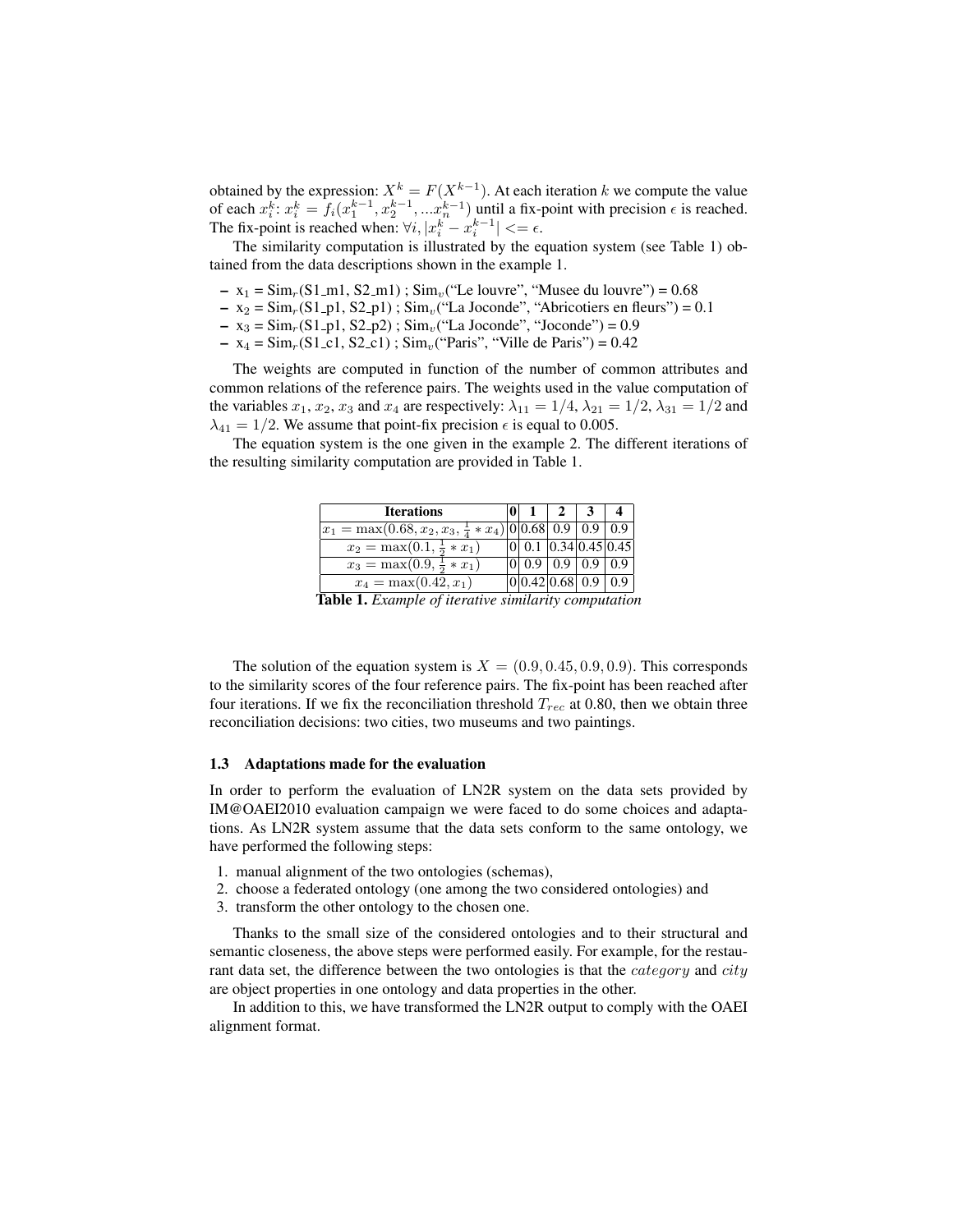#### 1.4 Link to the system and parameters file

The LN2R system (including the parameters file) can be downloaded at: http://www.lri.fr/˜sais/IM-OAEI10/LN2RSystem.zip.

#### 1.5 Link to the set of provided alignments (in align format)

The results that are obtained by LN2R in the instance matching track of OAEI 2010 campaign can be found at:

http://www.lri.fr/˜sais/IM-OAEI10/LN2RResults.zip.

## 2 Results

In this section we present our comments on the results obtained from the first participation of LN2R in the Instance matching track IM@OAEI 2010. We have tested LN2R system on person and restaurant (PR) data sets.

To evaluate our system we have compared its results on the different data sets with the provided gold-standard and we have computed the recall, the precision and the Fmeasure.

#### 2.1 Person1 and Person2 data sets

In this track, participants are asked to find all correct alignments between person' instances for the two data sets *person*1 and *person*2. Each data set contains the OWL ontologies, the two RDF files to be reconciled and the reference alignments (goldstandard) file.

Since, in LN2R, the reconciliation decisions are based on a reconciliation threshold, we have performed several tests by varying the threshold value from 0.6 to 1. The best results are obtained for a threshold of 0.75 for both data sets: (i) for  $person1$  data set, we have obtained the maximum F-measure of 100 % for a recall of 100 % and a precision of 100% and (ii) for the person2 data set we have obtained a F-measure of 93% for a recall of 88.25 % and a precision of 99.4 %.

Furthermore, as our method is global in the sense that the reconciliation decisions between instances are propagated to other pairs of instances through the relations which link them together, we have also inferred alignments between address instances. Thanks to the functionnality of  $has - address$  property, we have obtained 500 alignments between address instances for *person*1 data set and 355 alignments for *person2* data set for a threshold of 0.75.

In addition to reconciliations (positive alignments), we also infer non reconciliations between instances, thanks to the reasoning on ontology knowledge, like disjunctions and UNA. In person1 and person2 ontologies we have declared the disjunction between *person* and *address* classes which leads to the inference of a non reconciliation between every person instance and every address instance. These non reconciliations are very useful in a filtering step where unnecessary comparisons and similarity computation are avoided.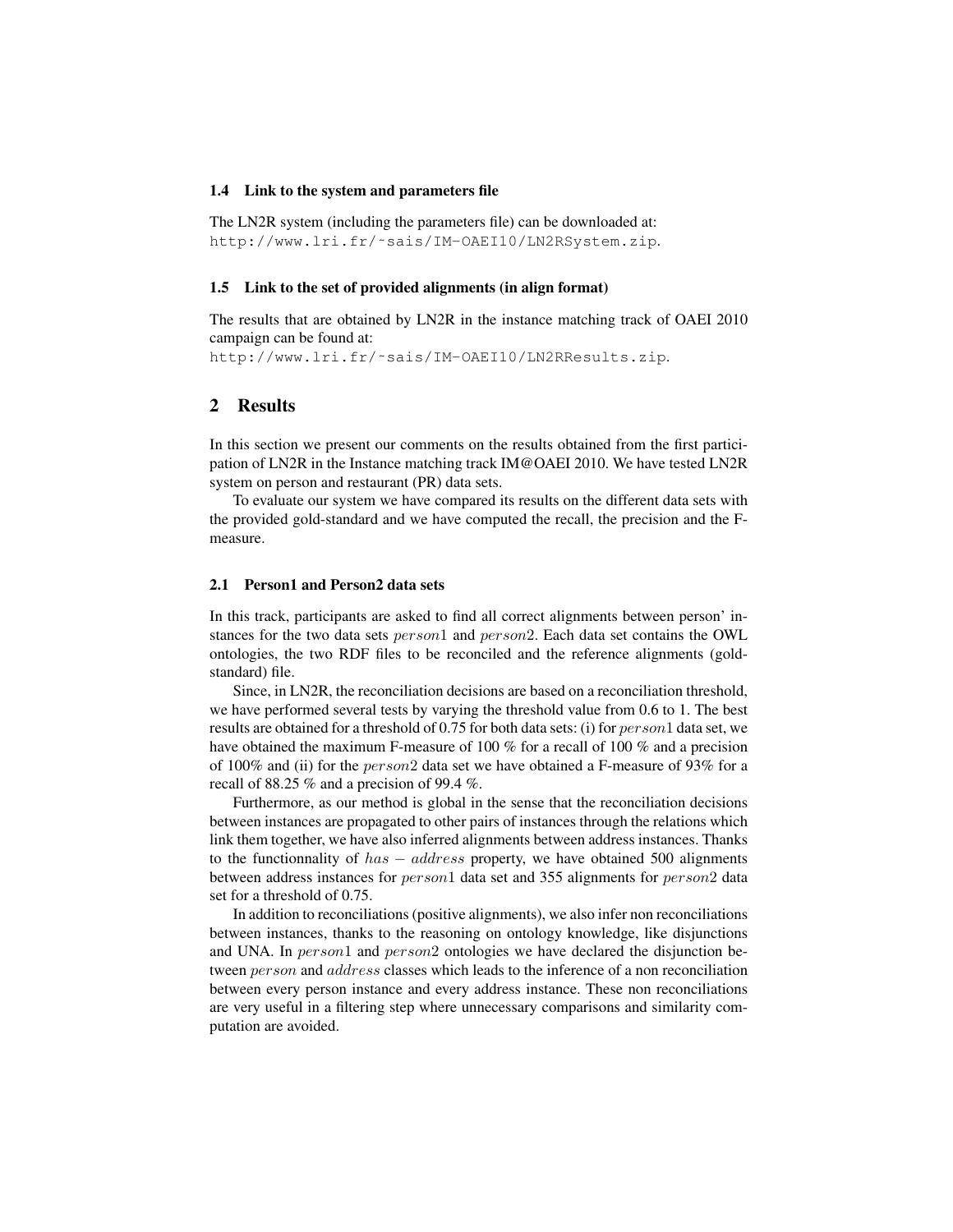#### 2.2 Restaurant data set

In this track, participants are asked to find all correct alignments between restaurant' instances of the restaurant1 data set. It contains the OWL ontologies, the two RDF files to be reconciled and the reference alignments (gold-standard) file.

As we have done for the person data sets, we have also performed several tests of the system by varying the threshold value from 0.6 to 1. Comparing to the gold standard, the best results are obtained for a threshold of 0.85. We have obtained a F-measure of 75.3 % for a recall of 75 % and a precision of 75.67 %.

Similarly to the person data sets, we have also inferred a set of alignments between address instances thanks to the propagation mechanism. In a filtering step, we have also inferred a set of non reconciliation (negative alignments) between restaurant and address instances.

By analyzing the results of the restaurant data set, we have noticed some mistakes in the provided reference alignments: correct alignments are missed (see example 1) and some given alignments are wrong (see example 2).

*Example 1*: the two instances (http://www.okkam.org/oaie/restaurant1-Restaurant16, http://www.okkam.org/oaie/restaurant2-restaurant26) should be included in the goldstandard because they refer to the same restaurant. There descriptions are as follows:

(1) ['name: patina', 'category: californian', 'phone number:213/467-1108' , hasaddress[street:'5955 melrose ave.', is in city[name:los angeles']]]

(2) ['name: patina', has category['name:californian'], 'phone number:213-467-1108' , has-address['city:los angeles', street:'5955 melrose ave.']]

*Example 2*: the two instances (http://www.okkam.org/oaie/restaurant1-Restaurant2, http://www.okkam.org/oaie/restaurant2-restaurant2) should be removed from the goldstandard because they do not refer to the same restaurant. There descriptions are as follows:

(1) ['name: hotel bel air', 'category: californian', 'phone number: 310/472-1211' , hasaddress[street:'701 stone canyon rd.', is\_in\_city[name:bel air']]]

(2) ['name: art's deli', has category['name:delis'], 'phone number:818-762-1221' , has-address['city:studio city', street:'12224 ventura blvd.']]

## 3 General comments

#### 3.1 Comments on the results

The main strength of our system is its capacity to ensure a good precision in the results. In the person data set, it shows its strength over ontology knowledge reasoning and similarity measures adaptation. LN2R system is also able to minimize the number of comparisons thanks to the filtering step which leads to improvement in running time. The weak points are: the absence of knowledge on the functionality of properties impacts the performance of the system. LN2R system works on data sets which should conform to the same ontology are for which the ontology alignment is already performed.